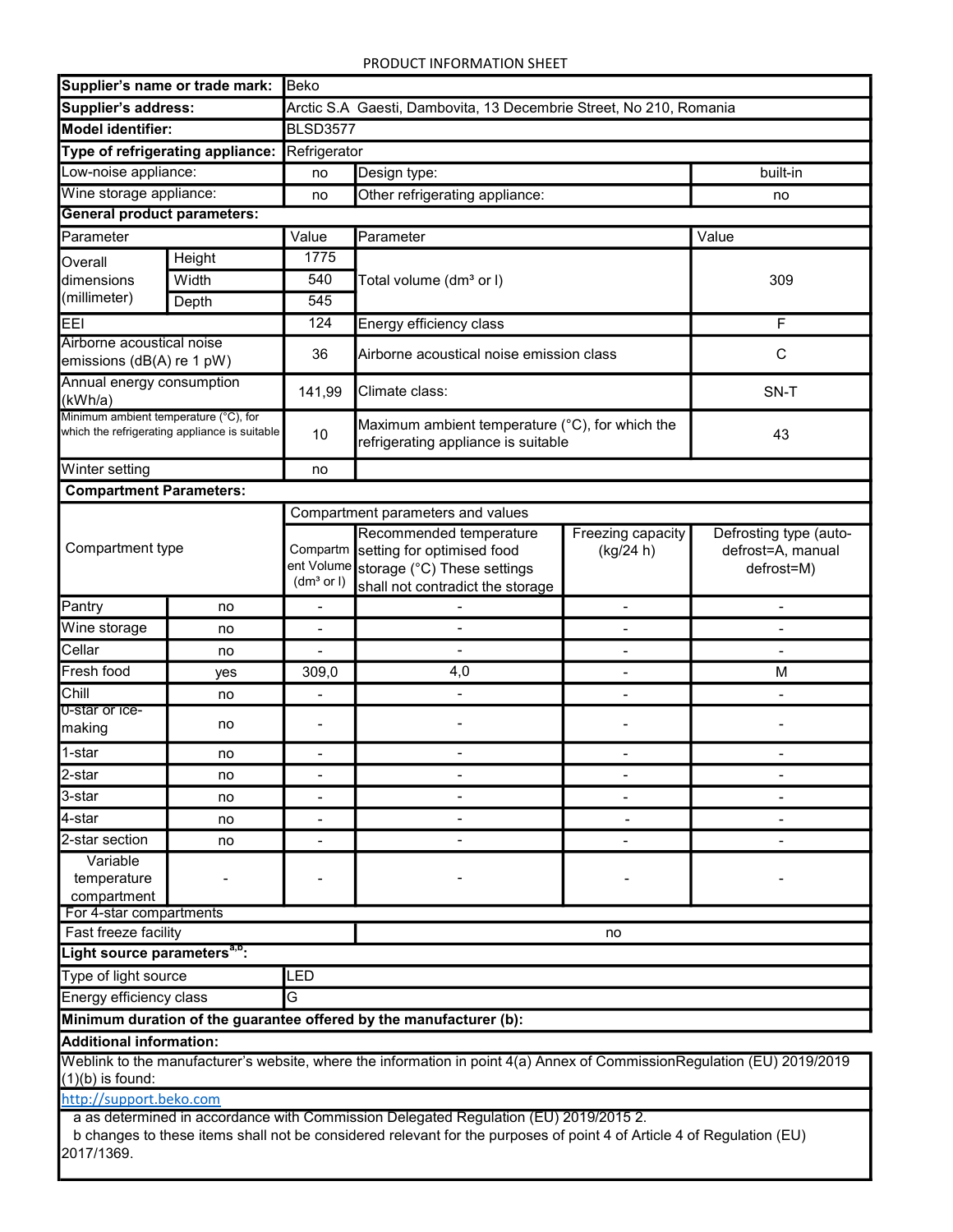| <b>TECHNICAL DOCUMENTATION</b>                                                                          |                                                                           |                          |                              |                                   |                                                                                                                |                          |  |  |  |  |
|---------------------------------------------------------------------------------------------------------|---------------------------------------------------------------------------|--------------------------|------------------------------|-----------------------------------|----------------------------------------------------------------------------------------------------------------|--------------------------|--|--|--|--|
|                                                                                                         |                                                                           |                          |                              |                                   | A general description of the refrigerating model, sufficient for it to be unequivocally and easily identified: |                          |  |  |  |  |
| <b>Brand Name:</b>                                                                                      |                                                                           | Beko                     |                              |                                   |                                                                                                                |                          |  |  |  |  |
| <b>Model Identifier:</b>                                                                                |                                                                           | <b>BLSD3577</b>          |                              |                                   |                                                                                                                |                          |  |  |  |  |
| <b>Product specifications:</b>                                                                          |                                                                           |                          |                              |                                   |                                                                                                                |                          |  |  |  |  |
| <b>General product specifications:</b><br>Parameter                                                     |                                                                           |                          | Value                        |                                   | Parameter                                                                                                      | Value                    |  |  |  |  |
| Annual energy consumption (kWh/a)                                                                       |                                                                           |                          | 142                          | Auxiliary energy (kWh/a)          |                                                                                                                | $\Omega$                 |  |  |  |  |
| Standard annual energy consumption                                                                      |                                                                           |                          | 114,30                       | EEI (%)                           |                                                                                                                | 124                      |  |  |  |  |
| Temperature rise time (h)                                                                               |                                                                           |                          |                              | Combi parameter                   |                                                                                                                | 1,00                     |  |  |  |  |
| Door heat loss factor                                                                                   |                                                                           |                          | 1,000                        | Load factor                       |                                                                                                                | 1,0                      |  |  |  |  |
| Anti-condensation heater type                                                                           |                                                                           |                          | None                         |                                   |                                                                                                                |                          |  |  |  |  |
|                                                                                                         |                                                                           |                          |                              |                                   | Additional product specifications for refrigerating appliances, except for low noise refrigerating appliances: |                          |  |  |  |  |
| Parameter                                                                                               |                                                                           |                          | Value                        | Parameter                         |                                                                                                                | Value                    |  |  |  |  |
| Daily energy consumption at 16 °C                                                                       |                                                                           |                          |                              | Daily energy consumption at 32 °C |                                                                                                                |                          |  |  |  |  |
| (kWh/24h)                                                                                               |                                                                           |                          | 0,185                        | (kWh/24h)                         |                                                                                                                | 0,593                    |  |  |  |  |
| Incremental defrost and                                                                                 |                                                                           |                          |                              | Incremental defrost and           |                                                                                                                |                          |  |  |  |  |
| recovery energy consumption                                                                             |                                                                           |                          |                              | recovery energy consumption       |                                                                                                                |                          |  |  |  |  |
| at 16 °C (Wh)                                                                                           |                                                                           |                          |                              | at 32 °C (Wh)                     |                                                                                                                |                          |  |  |  |  |
| Defrost interval at 16 °C (h)                                                                           |                                                                           |                          |                              | Defrost interval at 32 °C (h)     |                                                                                                                |                          |  |  |  |  |
|                                                                                                         | Additional product specifications for low noise refrigerating appliances: |                          |                              |                                   |                                                                                                                |                          |  |  |  |  |
| Parameter                                                                                               |                                                                           |                          | Value                        | Parameter                         |                                                                                                                | Value                    |  |  |  |  |
|                                                                                                         | Daily energy consumption at 25 °C (kWh/24h)                               |                          |                              | Defrost interval at 25 °C (h)     |                                                                                                                |                          |  |  |  |  |
| <b>Compartment specifications:</b>                                                                      |                                                                           |                          |                              |                                   |                                                                                                                |                          |  |  |  |  |
| Compartment parameters and values                                                                       |                                                                           |                          |                              |                                   |                                                                                                                |                          |  |  |  |  |
|                                                                                                         | Target                                                                    | Thermody                 | <b>Nc</b>                    | Mc                                | Defrost factor (Ac)                                                                                            | Built-in factor (Bc)     |  |  |  |  |
| Compartment                                                                                             |                                                                           | namic                    |                              |                                   |                                                                                                                |                          |  |  |  |  |
| type                                                                                                    | temperature (°C)                                                          | paramete                 |                              |                                   |                                                                                                                |                          |  |  |  |  |
|                                                                                                         |                                                                           | $r$ (rc)                 |                              |                                   |                                                                                                                |                          |  |  |  |  |
| Pantry                                                                                                  | $\overline{a}$                                                            |                          | $\qquad \qquad \blacksquare$ |                                   | $\qquad \qquad \blacksquare$                                                                                   | $\overline{a}$           |  |  |  |  |
| Wine storage                                                                                            | $\overline{a}$                                                            | $\overline{\phantom{a}}$ | $\overline{\phantom{a}}$     |                                   |                                                                                                                |                          |  |  |  |  |
| Cellar                                                                                                  |                                                                           |                          |                              |                                   |                                                                                                                |                          |  |  |  |  |
| Fresh food                                                                                              | 4                                                                         | 1,00                     | 75                           | 0,12                              | 1,00                                                                                                           | 1,02                     |  |  |  |  |
| Chill                                                                                                   |                                                                           |                          |                              |                                   |                                                                                                                |                          |  |  |  |  |
| 0-star or ice                                                                                           |                                                                           | $\overline{\phantom{a}}$ |                              |                                   |                                                                                                                |                          |  |  |  |  |
| making                                                                                                  |                                                                           |                          |                              |                                   |                                                                                                                |                          |  |  |  |  |
| 1-star                                                                                                  | $\overline{a}$                                                            |                          | $\overline{\phantom{a}}$     |                                   | $\overline{\phantom{a}}$                                                                                       |                          |  |  |  |  |
| 2-star                                                                                                  |                                                                           | $\overline{\phantom{a}}$ |                              |                                   |                                                                                                                |                          |  |  |  |  |
| 3-star<br>4-star                                                                                        | $\overline{\phantom{a}}$                                                  |                          |                              | -<br>$\overline{\phantom{a}}$     | $\qquad \qquad \blacksquare$                                                                                   | -                        |  |  |  |  |
| 2-star section                                                                                          |                                                                           | $\overline{\phantom{a}}$ |                              |                                   | $\overline{\phantom{a}}$                                                                                       | $\overline{\phantom{a}}$ |  |  |  |  |
|                                                                                                         |                                                                           |                          |                              |                                   |                                                                                                                |                          |  |  |  |  |
| Variable                                                                                                |                                                                           |                          |                              |                                   |                                                                                                                |                          |  |  |  |  |
| temperature                                                                                             |                                                                           |                          |                              |                                   |                                                                                                                |                          |  |  |  |  |
| compartment                                                                                             |                                                                           |                          |                              |                                   |                                                                                                                |                          |  |  |  |  |
| Additional information:                                                                                 |                                                                           |                          |                              |                                   |                                                                                                                |                          |  |  |  |  |
|                                                                                                         |                                                                           |                          |                              |                                   |                                                                                                                |                          |  |  |  |  |
| The references of the harmonised standards or other reliable accurate and reproducible methods applied: |                                                                           |                          |                              |                                   |                                                                                                                |                          |  |  |  |  |

EN 62552-1:2020 , EN 62552-2:2020 , EN 62552-3:2020 , EN60704-2-14:2019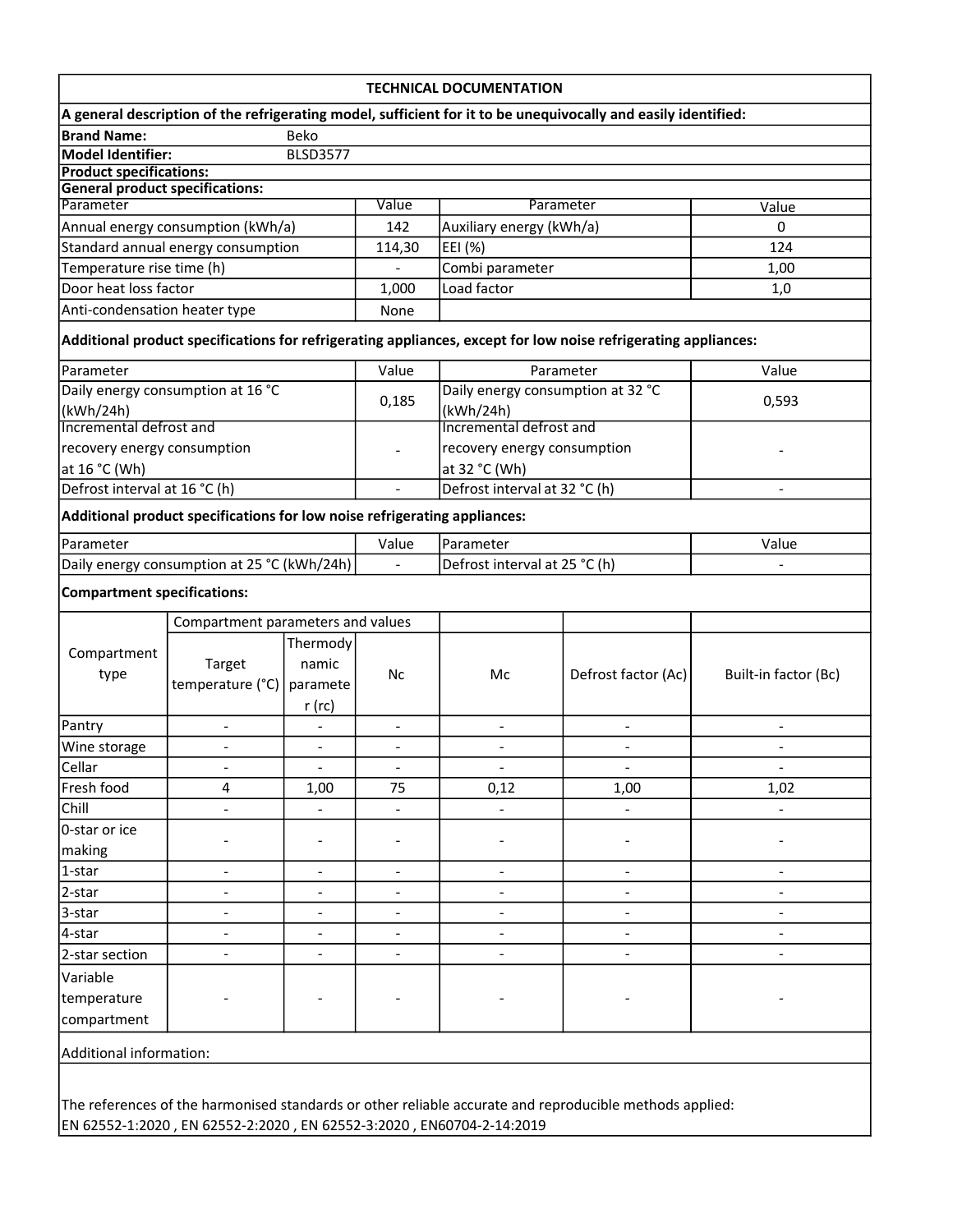Note : EN 60552-3:2020 , 6.8.2 clause, Equation 2-3 , Annual Energy , Daily energy consumption at 16 °C/ 32°C (kWh/24h) : Note : EN 60552-3:2020 , 6.8.2 clause, Equation 4,(EU) 2019/2019 Ecodesign Requirements Directive Standard annual energy consumption (kWh/a) Calculations Annual energy consumption (kWh/a) , T average (°C) :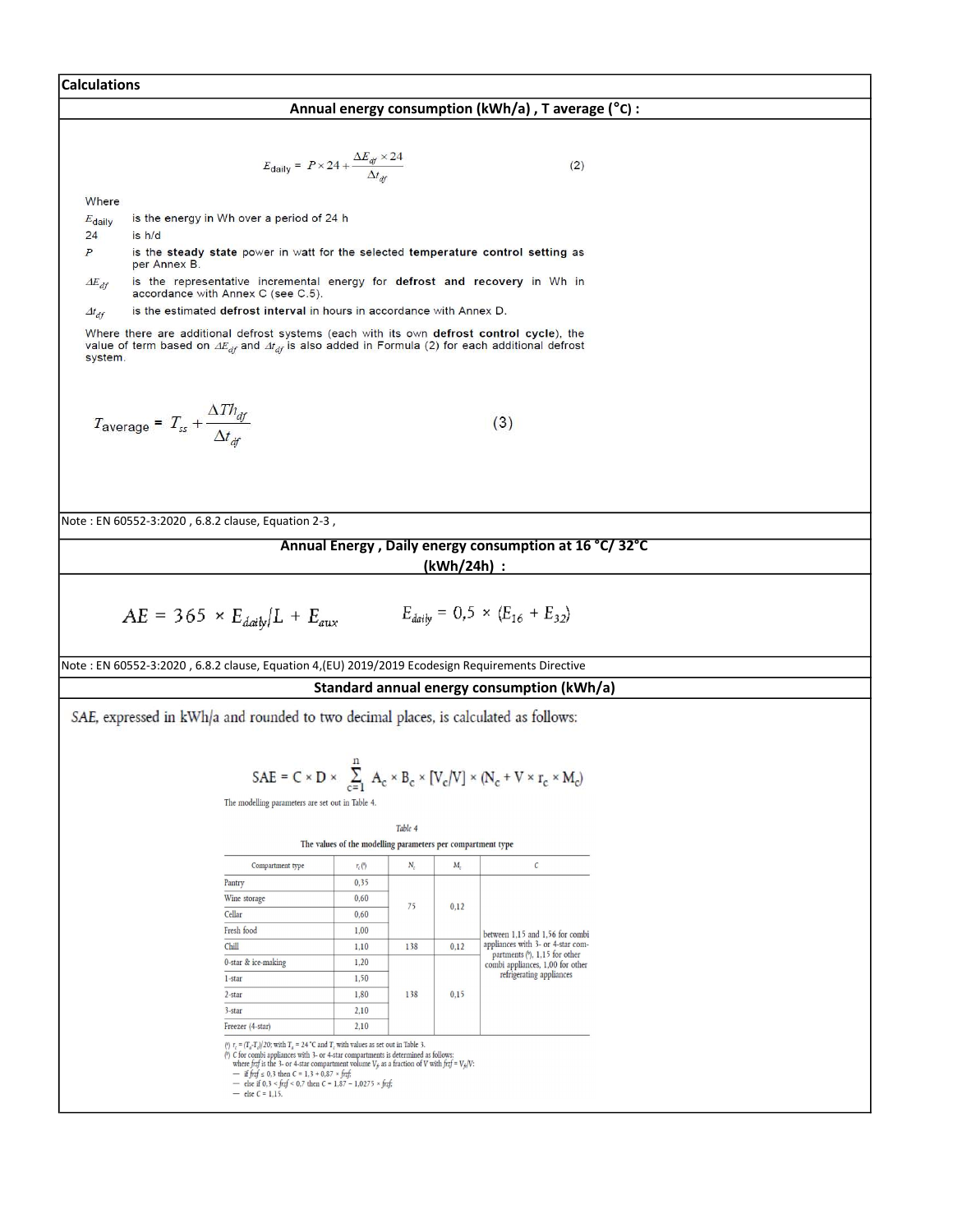